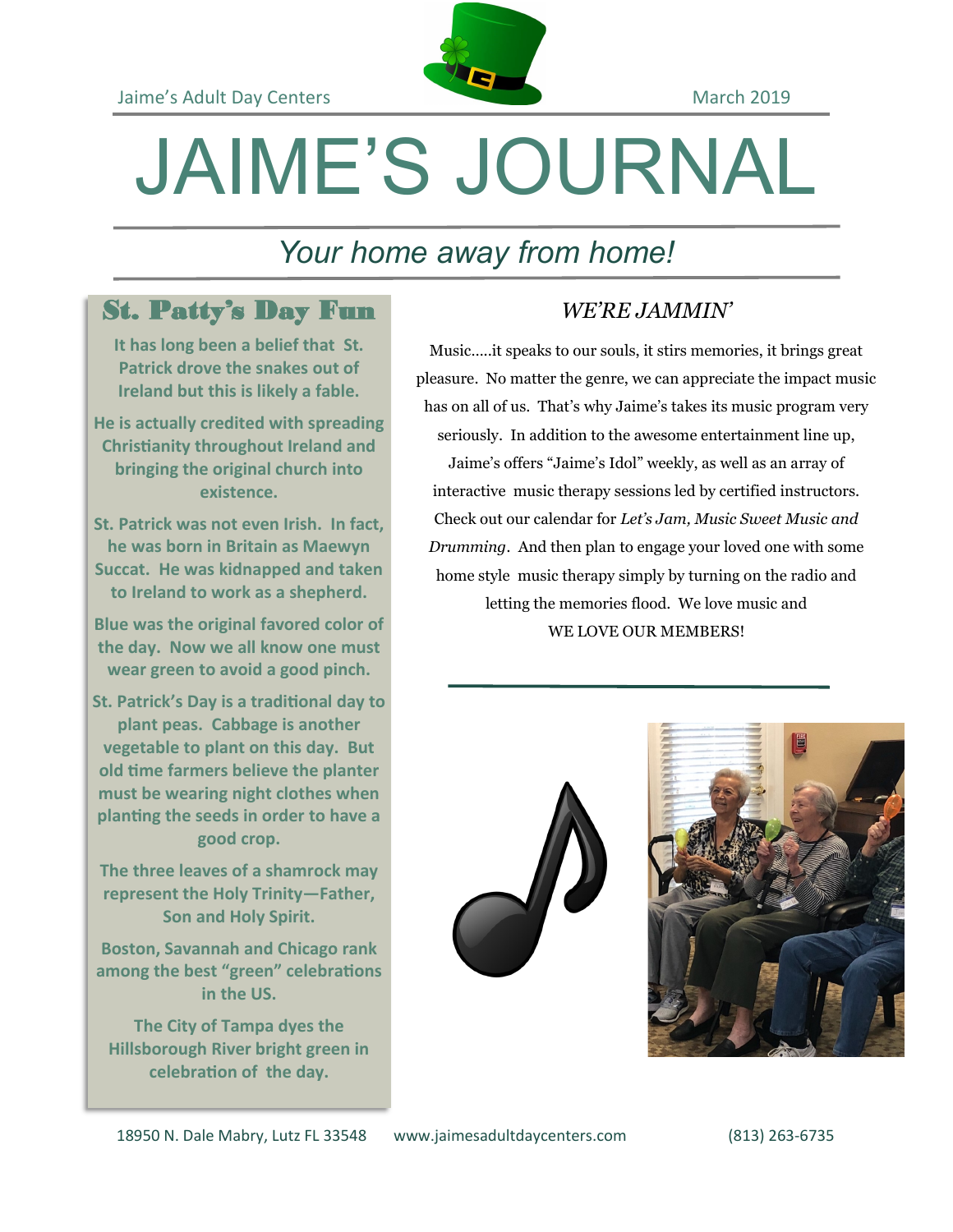#### Jaime's Adult Day Centers **March 2019** March 2019

#### **Activities to stimulate your loved ones using the 5 Dimensions of Wellness in honor of St. Patrick's Day!**

- **Take a walk and hunt for 4 leaf clovers!** What a fun way to turn a simple walk into much more. And imagine the good luck if you actually find one. (Physical)
- **Go to a fun Irish Pub.** But go during lunch (not peak hours) and enjoy some corned beef and cabbage. (Social)
- **Make some rainbows and pots o' gold.** Grab your craft supplies and engage in some expressive arts. Then bring your masterpieces into Jaime's for display. (Emotional)
- **Challenge your loved one to come up with as many words as possible related to the holiday**. Think green, pinch, leprechaun. (Intellectual)
- **Tell the story of Saint Patrick.** You may be surprised to know the religious roots of the holiday. (Spiritual)

Look for more ways to stimulate your loved one in next month's edition of Jaime's Journal.



18950 N. Dale Mabry, Lutz FL 33548 www.jaimesadultdaycenters.com (813) 263-6735

#### *MUSIC THERAPY*

#### *What is music therapy?*

Music therapy is the use of music by a qualified music therapist to address a person's physical, emotional, cognitive or social needs according to the American Music Therapy Association. Music therapy is used to help patients with mental health needs, Alzheimer's Disease and related dementias, substance abuse problems, brain injuries, physical disabilities and pain issues.

#### *What are the benefits of music therapy?*

The benefits of music therapy (and just music in general) are plentiful. Music is a sure fire way to improve anyone's quality of life.

- 1. Improves overall physical well being.
- 2. Increases motivation to participate in rehabilitation of various forms.
- 3. Reduces depression and anxiety.
- 4. Provides an outlet for emotional expression.
- 5. Improves memory.
- 6. Allows socialization.
- 7. Leads to better movement and coordination.

 You don't have to be a professional to share these amazing benefits of music. Just turn on the radio, strum a guitar or listen to a choir and let the music take over!



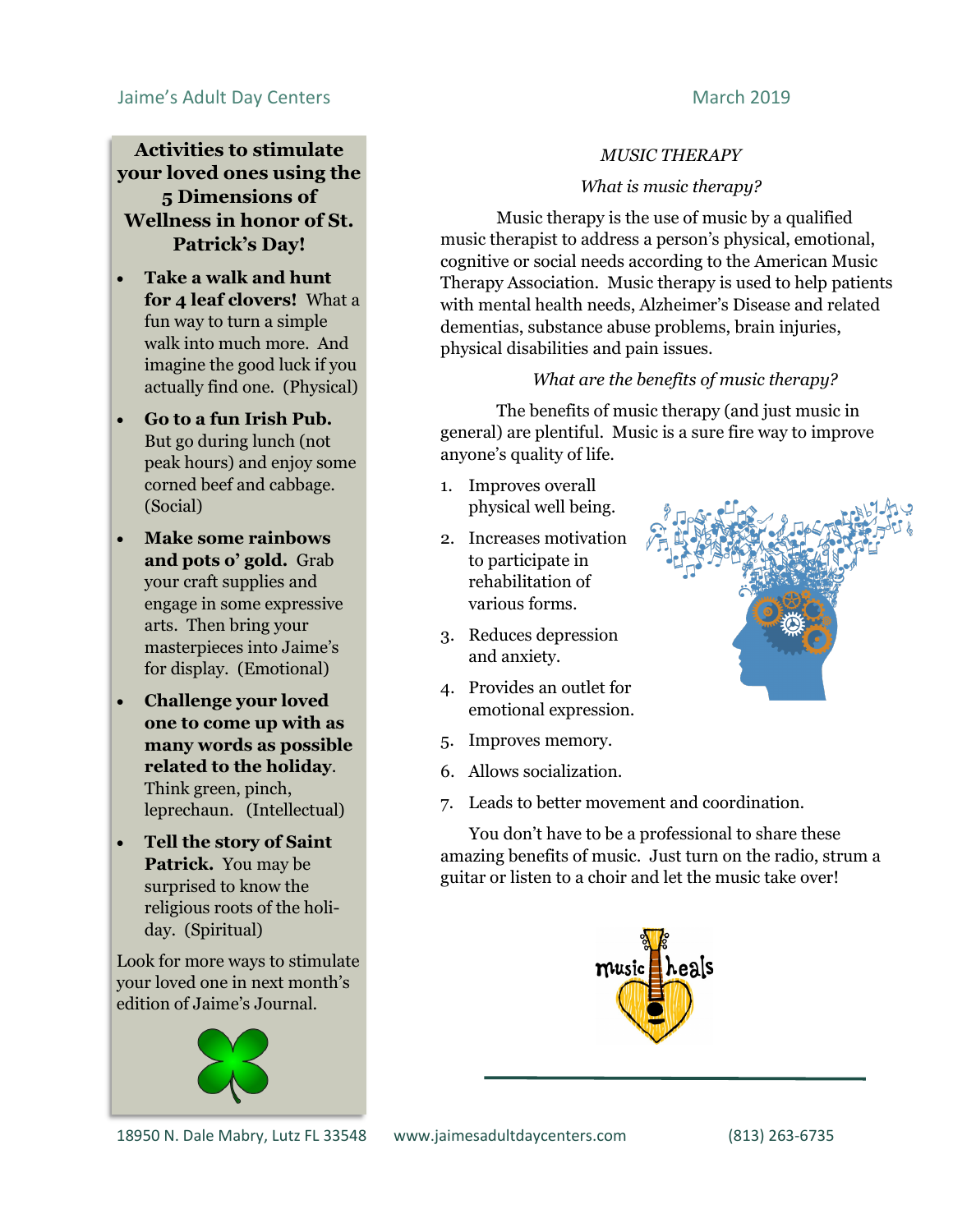#### **IT'S TIME TO SPRING AHEAD**

It's that time of year again—time to spring forward. On March 10, we will lose an hour of sleep but will gain precious hours of daylight for months to come. So before you go to bed Saturday night, set back any clocks that will not automatically change. Here are some fun facts about the time

change.

- Ben Franklin is credited with coming up with the idea of daylight savings time (DST) in a letter to the Journal of Paris in 1784.
- In 1916, Germany was the first country to put itself on DST to save energy for the war effort during World War I. Britain followed one month later.
- President Woodrow Wilson instituted DST when the US became involved in WWI in 1918. DST ended when the war ended.
- The US again instituted DST during WWII. Some cities kept up the trend after the war ended.
- In 1966, Congress passed the Uniform Time Act of 1966. This gave states the right to implement DST or not but the entire state had to be uniform.
- Arizona and Hawaii are the only states that do not observe DST.
- Congress has expanded DST three times. DST currently runs from March into November.

# Caregiver's Corner

#### **TIPS FOR APPROACHING A PERSON WITH DEMENTIA**

**\* Approach from the front .** This will help a person with dementia to be aware you are coming. Approaching from behind can be startling and may produce unnecessary anxiety.

**\* Walk slowly.** Allow your loved one to process that you are approaching.

**\* Stand to the side.** This is a supportive stance, whereas remaining directly in front of someone with dementia may feel confrontational according to www.dementiacarecentral.com.

**\* Call your loved one by his/her name.**  This will create familiarity especially if your loved one does not remember you.

**\* Announce yourself.** Never say "hi mom, remember me?" Instead say "hi mom, it's me, Mary." This identifies you as someone familiar without insulting your loved one.

**\* Crouch low.** Crouching or sitting helps your loved one to feel less threatened and afraid. This is especially important if your loved one is in a wheelchair, sitting or lying down.

**\* Offer your hand.** The response to this gesture will clue you in on whether or not your loved one will welcome further touch such as a hug.